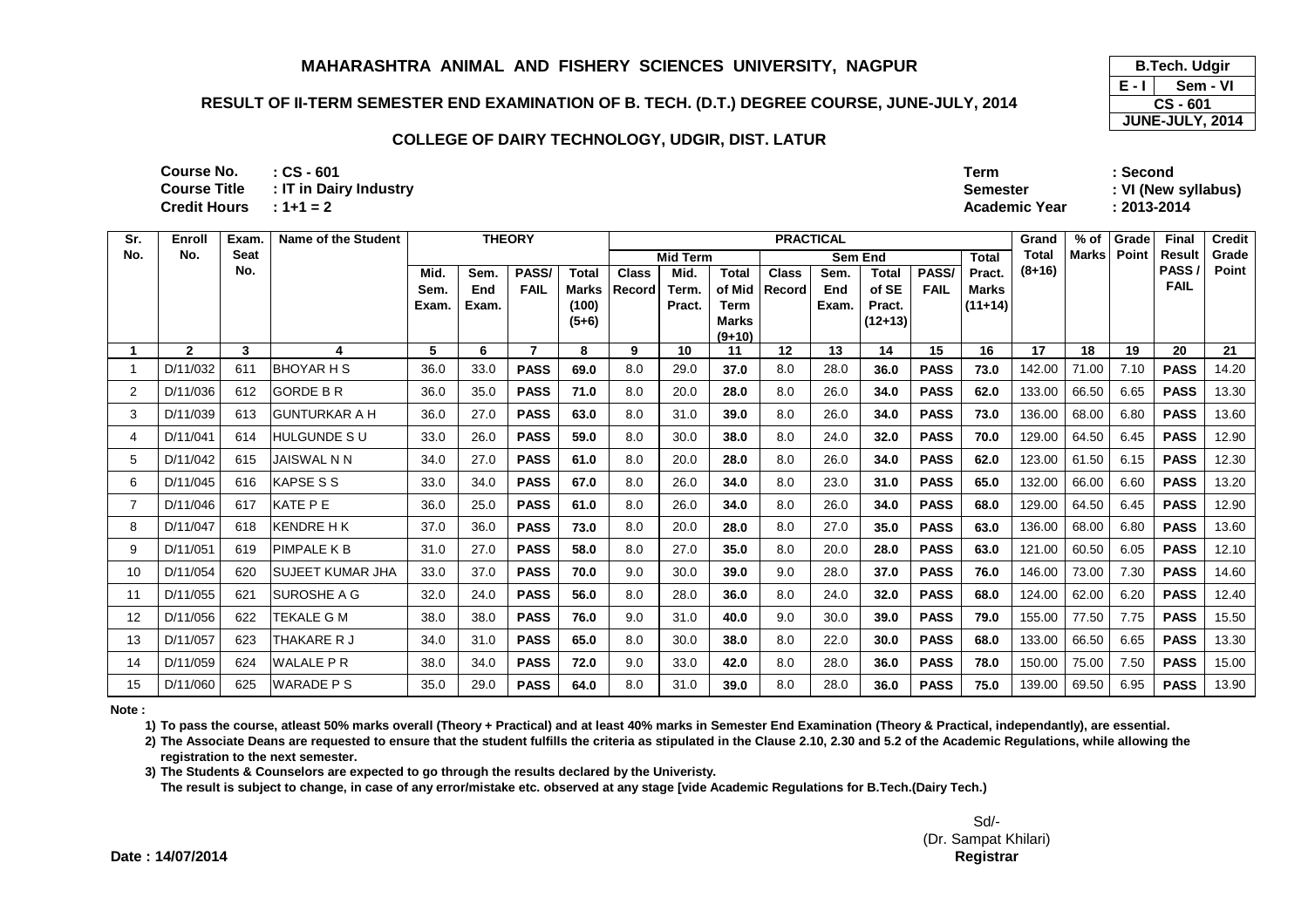### **RESULT OF II-TERM SEMESTER END EXAMINATION OF B. TECH. (D.T.) DEGREE COURSE, JUNE-JULY, 2014**

#### **COLLEGE OF DAIRY TECHNOLOGY, UDGIR, DIST. LATUR**

| <b>Course No.</b> | $:$ DBM - 607                            | <b>Term</b>          | Second              |
|-------------------|------------------------------------------|----------------------|---------------------|
| Course Title      | : Financial Management & Cost Accounting | <b>Semester</b>      | : VI (New syllabus) |
| Credit Hours      | $: 3 + 1 = 4$                            | <b>Academic Year</b> | 2013-2014           |
|                   |                                          |                      |                     |

| Sr. | Enroll       | Exam.       | <b>Name of the Student</b> |      |       | <b>THEORY</b> |              |              |                 |                          | <b>PRACTICAL</b> |                |              |             |              | Grand        | $%$ of | Grade | <b>Final</b>  | <b>Credit</b> |
|-----|--------------|-------------|----------------------------|------|-------|---------------|--------------|--------------|-----------------|--------------------------|------------------|----------------|--------------|-------------|--------------|--------------|--------|-------|---------------|---------------|
| No. | No.          | <b>Seat</b> |                            |      |       |               |              |              | <b>Mid Term</b> |                          |                  | <b>Sem End</b> |              |             | <b>Total</b> | <b>Total</b> | Marks  | Point | <b>Result</b> | Grade         |
|     |              | No.         |                            | Mid. | Sem.  | PASS/         | <b>Total</b> | <b>Class</b> | Mid.            | <b>Total</b>             | <b>Class</b>     | Sem.           | <b>Total</b> | PASS/       | Pract.       | $(8+16)$     |        |       | PASS/         | Point         |
|     |              |             |                            | Sem. | End   | <b>FAIL</b>   | <b>Marks</b> | Record       | Term.           | of Mid                   | <b>Record</b>    | End            | of SE        | <b>FAIL</b> | <b>Marks</b> |              |        |       | <b>FAIL</b>   |               |
|     |              |             |                            | Exam | Exam. |               | (100)        |              | Pract.          | Term                     |                  | Exam.          | Pract.       |             | $(11+14)$    |              |        |       |               |               |
|     |              |             |                            |      |       |               | $(5+6)$      |              |                 | <b>Marks</b><br>$(9+10)$ |                  |                | $(12+13)$    |             |              |              |        |       |               |               |
|     | $\mathbf{2}$ | 3           | 4                          | 5    | 6     |               | 8            | 9            | 10              | 11                       | 12               | 13             | 14           | 15          | 16           | 17           | 18     | 19    | 20            | 21            |
|     | D/11/032     | 611         | <b>BHOYAR H S</b>          | 38.0 | 36.0  | <b>PASS</b>   | 74.0         | 9.0          | 38.0            | 47.0                     | 8.0              | 32.0           | 40.0         | <b>PASS</b> | 87.0         | 161.00       | 80.50  | 8.05  | <b>PASS</b>   | 32.20         |
| 2   | D/11/036     | 612         | <b>GORDE B R</b>           | 39.0 | 33.0  | <b>PASS</b>   | 72.0         | 8.0          | 31.0            | 39.0                     | 8.0              | 34.0           | 42.0         | <b>PASS</b> | 81.0         | 153.00       | 76.50  | 7.65  | <b>PASS</b>   | 30.60         |
| 3   | D/11/039     | 613         | <b>IGUNTURKAR A H</b>      | 37.0 | 33.0  | <b>PASS</b>   | 70.0         | 9.0          | 38.0            | 47.0                     | 9.0              | 38.0           | 47.0         | <b>PASS</b> | 94.0         | 164.00       | 82.00  | 8.20  | <b>PASS</b>   | 32.80         |
| 4   | D/11/041     | 614         | <b>HULGUNDE SU</b>         | 34.0 | 27.0  | <b>PASS</b>   | 61.0         | 8.0          | 29.0            | 37.0                     | 8.0              | 24.0           | 32.0         | <b>PASS</b> | 69.0         | 130.00       | 65.00  | 6.50  | <b>PASS</b>   | 26.00         |
| 5   | D/11/042     | 615         | IJAISWAL N N               | 34.0 | 28.0  | <b>PASS</b>   | 62.0         | 8.0          | 28.0            | 36.0                     | 8.0              | 30.0           | 38.0         | <b>PASS</b> | 74.0         | 136.00       | 68.00  | 6.80  | <b>PASS</b>   | 27.20         |
| 6   | D/11/045     | 616         | <b>KAPSE S S</b>           | 35.0 | 32.0  | <b>PASS</b>   | 67.0         | 8.0          | 34.0            | 42.0                     | 8.0              | 32.0           | 40.0         | <b>PASS</b> | 82.0         | 149.00       | 74.50  | 7.45  | <b>PASS</b>   | 29.80         |
|     | D/11/046     | 617         | <b>KATE PE</b>             | 46.0 | 33.0  | <b>PASS</b>   | 79.0         | 9.0          | 38.0            | 47.0                     | 9.0              | 38.0           | 47.0         | <b>PASS</b> | 94.0         | 173.00       | 86.50  | 8.65  | <b>PASS</b>   | 34.60         |
| 8   | D/11/047     | 618         | <b>KENDRE H K</b>          | 42.0 | 34.0  | <b>PASS</b>   | 76.0         | 8.0          | 33.0            | 41.0                     | 8.0              | 38.0           | 46.0         | <b>PASS</b> | 87.0         | 163.00       | 81.50  | 8.15  | <b>PASS</b>   | 32.60         |
| 9   | D/11/051     | 619         | <b>PIMPALE K B</b>         | 33.0 | 23.0  | <b>PASS</b>   | 56.0         | 8.0          | 19.0            | 27.0                     | 8.0              | 28.0           | 36.0         | <b>PASS</b> | 63.0         | 119.00       | 59.50  | 5.95  | <b>PASS</b>   | 23.80         |
| 10  | D/11/054     | 620         | <b>ISUJEET KUMAR JHA</b>   | 44.0 | 31.0  | <b>PASS</b>   | 75.0         | 9.0          | 34.0            | 43.0                     | 8.0              | 34.0           | 42.0         | <b>PASS</b> | 85.0         | 160.00       | 80.00  | 8.00  | <b>PASS</b>   | 32.00         |
| 11  | D/11/055     | 621         | <b>SUROSHE A G</b>         | 33.0 | 26.0  | <b>PASS</b>   | 59.0         | 8.0          | 21.0            | 29.0                     | 8.0              | 28.0           | 36.0         | <b>PASS</b> | 65.0         | 124.00       | 62.00  | 6.20  | <b>PASS</b>   | 24.80         |
| 12  | D/11/056     | 622         | <b>TEKALE G M</b>          | 46.0 | 34.0  | <b>PASS</b>   | 80.0         | 9.0          | 39.0            | 48.0                     | 9.0              | 35.0           | 44.0         | <b>PASS</b> | 92.0         | 172.00       | 86.00  | 8.60  | <b>PASS</b>   | 34.40         |
| 13  | D/11/057     | 623         | THAKARE R J                | 46.0 | 29.0  | <b>PASS</b>   | 75.0         | 9.0          | 38.0            | 47.0                     | 9.0              | 38.0           | 47.0         | <b>PASS</b> | 94.0         | 169.00       | 84.50  | 8.45  | <b>PASS</b>   | 33.80         |
| 14  | D/11/059     | 624         | <b>WALALE P R</b>          | 46.0 | 29.0  | <b>PASS</b>   | 75.0         | 9.0          | 38.0            | 47.0                     | 9.0              | 39.0           | 48.0         | <b>PASS</b> | 95.0         | 170.00       | 85.00  | 8.50  | <b>PASS</b>   | 34.00         |
| 15  | D/11/060     | 625         | <b>WARADE PS</b>           | 45.0 | 36.0  | <b>PASS</b>   | 81.0         | 9.0          | 39.0            | 48.0                     | 9.0              | 39.0           | 48.0         | <b>PASS</b> | 96.0         | 177.00       | 88.50  | 8.85  | <b>PASS</b>   | 35.40         |

**Note :**

**1) To pass the course, atleast 50% marks overall (Theory + Practical) and at least 40% marks in Semester End Examination (Theory & Practical, independantly), are essential.** 

**2) The Associate Deans are requested to ensure that the student fulfills the criteria as stipulated in the Clause 2.10, 2.30 and 5.2 of the Academic Regulations, while allowing the registration to the next semester.**

**3) The Students & Counselors are expected to go through the results declared by the Univeristy.** 

**The result is subject to change, in case of any error/mistake etc. observed at any stage [vide Academic Regulations for B.Tech.(Dairy Tech.)**

**E - I DBM - 607JUNE-JULY, 2014 B.Tech. Udgir Sem - VI**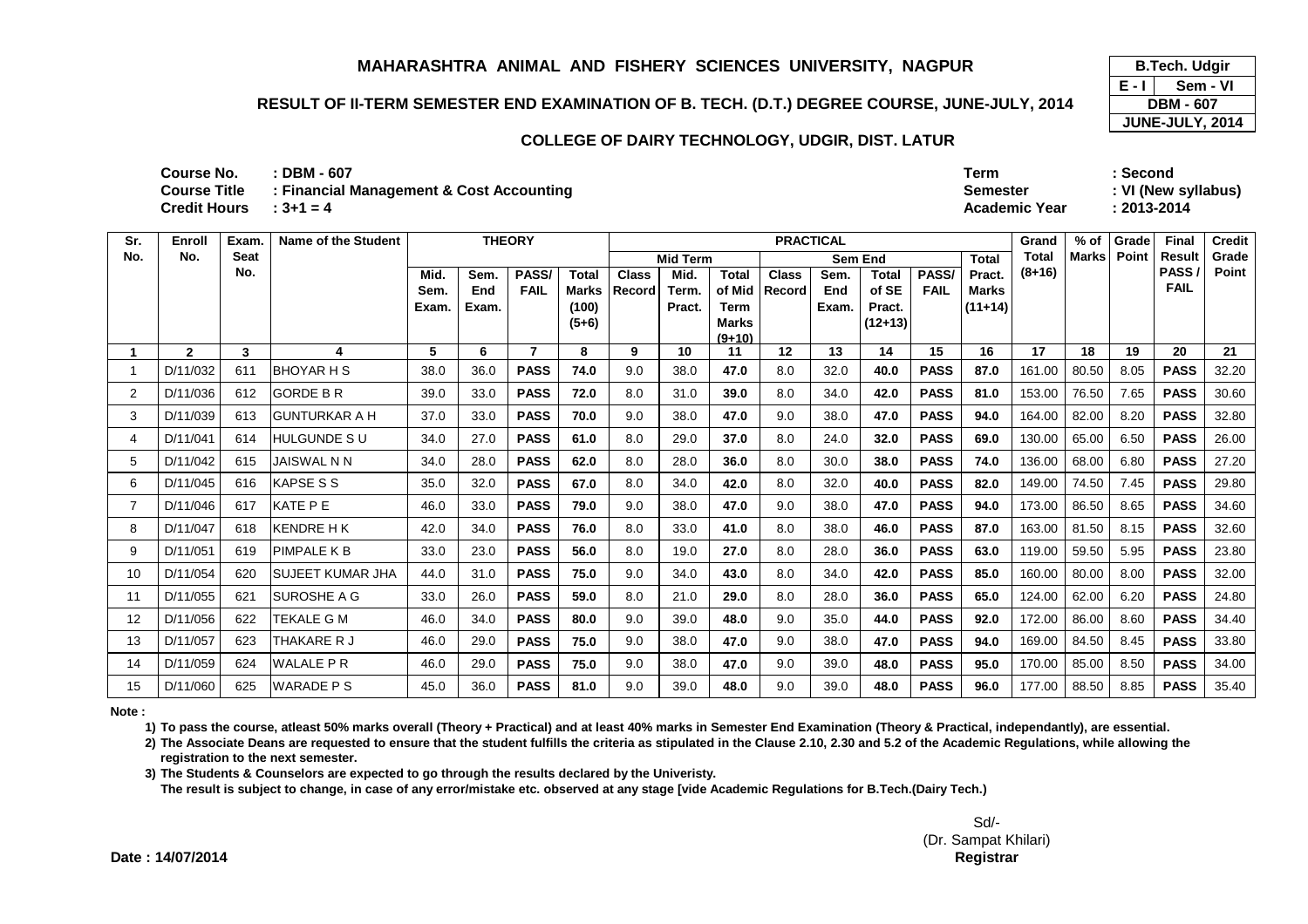### **RESULT OF II-TERM SEMESTER END EXAMINATION OF B. TECH. (D.T.) DEGREE COURSE, JUNE-JULY, 2014**

#### **COLLEGE OF DAIRY TECHNOLOGY, UDGIR, DIST. LATUR**

| Course No.          | : DC - 605                   | <b>Term</b>          | <b>Second</b>       |
|---------------------|------------------------------|----------------------|---------------------|
| <b>Course Title</b> | : Chemical Quality Assurance | Semester             | : VI (New syllabus) |
| <b>Credit Hours</b> | $2+1=3$                      | <b>Academic Year</b> | 2013-2014           |

| Sr.            | Enroll       | Exam. | Name of the Student     |       | <b>THEORY</b> |             |              |              |                 |                             | <b>PRACTICAL</b> |                |              |             |              | Grand        | $%$ of       | Grade | <b>Final</b>        | <b>Credit</b> |
|----------------|--------------|-------|-------------------------|-------|---------------|-------------|--------------|--------------|-----------------|-----------------------------|------------------|----------------|--------------|-------------|--------------|--------------|--------------|-------|---------------------|---------------|
| No.            | No.          | Seat  |                         |       |               |             |              |              | <b>Mid Term</b> |                             |                  | <b>Sem End</b> |              |             | <b>Total</b> | <b>Total</b> | <b>Marks</b> | Point | <b>Result</b>       | Grade         |
|                |              | No.   |                         | Mid.  | Sem.          | PASS/       | <b>Total</b> | <b>Class</b> | Mid.            | <b>Total</b>                | <b>Class</b>     | Sem.           | <b>Total</b> | PASS/       | Pract.       | $(8+16)$     |              |       | PASS<br><b>FAIL</b> | Point         |
|                |              |       |                         | Sem.  | End           | <b>FAIL</b> | <b>Marks</b> | Record       | Term.           | of Mid                      | <b>Record</b>    | End            | of SE        | <b>FAIL</b> | Marks        |              |              |       |                     |               |
|                |              |       |                         | Exam. | Exam.         |             | (100)        |              | Pract.          | <b>Term</b><br><b>Marks</b> |                  | Exam.          | Pract.       |             | $(11+14)$    |              |              |       |                     |               |
|                |              |       |                         |       |               |             | $(5+6)$      |              |                 | $(9+10)$                    |                  |                | $(12+13)$    |             |              |              |              |       |                     |               |
|                | $\mathbf{2}$ | 3     | 4                       | 5     | 6             | 7           | 8            | 9            | 10              | 11                          | 12               | 13             | 14           | 15          | 16           | 17           | 18           | 19    | 20                  | 21            |
|                | D/11/032     | 611   | <b>BHOYAR H S</b>       | 39.0  | 32.0          | <b>PASS</b> | 71.0         | 8.0          | 35.0            | 43.0                        | 7.0              | 31.0           | 38.0         | <b>PASS</b> | 81.0         | 152.00       | 76.00        | 7.60  | <b>PASS</b>         | 22.80         |
| $\overline{2}$ | D/11/036     | 612   | <b>GORDE B R</b>        | 44.0  | 34.0          | <b>PASS</b> | 78.0         | 8.0          | 35.0            | 43.0                        | 7.0              | 33.0           | 40.0         | <b>PASS</b> | 83.0         | 161.00       | 80.50        | 8.05  | <b>PASS</b>         | 24.15         |
| 3              | D/11/039     | 613   | <b>GUNTURKAR A H</b>    | 42.0  | 31.0          | <b>PASS</b> | 73.0         | 8.0          | 35.0            | 43.0                        | 7.0              | 31.0           | 38.0         | <b>PASS</b> | 81.0         | 154.00       | 77.00        | 7.70  | <b>PASS</b>         | 23.10         |
| 4              | D/11/041     | 614   | HULGUNDE S U            | 37.0  | 22.0          | <b>PASS</b> | 59.0         | 8.0          | 31.0            | 39.0                        | 7.0              | 28.0           | 35.0         | <b>PASS</b> | 74.0         | 133.00       | 66.50        | 6.65  | <b>PASS</b>         | 19.95         |
| 5              | D/11/042     | 615   | <b>JAISWAL N N</b>      | 42.0  | 30.0          | <b>PASS</b> | 72.0         | 8.0          | 33.0            | 41.0                        | 7.0              | 26.0           | 33.0         | <b>PASS</b> | 74.0         | 146.00       | 73.00        | 7.30  | <b>PASS</b>         | 21.90         |
| 6              | D/11/045     | 616   | <b>KAPSE S S</b>        | 43.0  | 25.0          | <b>PASS</b> | 68.0         | 8.0          | 33.0            | 41.0                        | 7.0              | 30.0           | 37.0         | <b>PASS</b> | 78.0         | 146.00       | 73.00        | 7.30  | <b>PASS</b>         | 21.90         |
| $\overline{7}$ | D/11/046     | 617   | <b>KATE PE</b>          | 46.0  | 37.0          | <b>PASS</b> | 83.0         | 8.0          | 36.0            | 44.0                        | 7.0              | 38.0           | 45.0         | <b>PASS</b> | 89.0         | 172.00       | 86.00        | 8.60  | <b>PASS</b>         | 25.80         |
| 8              | D/11/047     | 618   | <b>KENDRE H K</b>       | 44.0  | 34.0          | <b>PASS</b> | 78.0         | 8.0          | 34.0            | 42.0                        | 7.0              | 33.0           | 40.0         | <b>PASS</b> | 82.0         | 160.00       | 80.00        | 8.00  | <b>PASS</b>         | 24.00         |
| 9              | D/11/051     | 619   | <b>PIMPALE K B</b>      | 38.0  | 24.0          | <b>PASS</b> | 62.0         | 8.0          | 31.0            | 39.0                        | 7.0              | 26.0           | 33.0         | <b>PASS</b> | 72.0         | 134.00       | 67.00        | 6.70  | <b>PASS</b>         | 20.10         |
| 10             | D/11/054     | 620   | <b>SUJEET KUMAR JHA</b> | 41.0  | 34.0          | <b>PASS</b> | 75.0         | 8.0          | 36.0            | 44.0                        | 7.0              | 31.0           | 38.0         | <b>PASS</b> | 82.0         | 157.00       | 78.50        | 7.85  | <b>PASS</b>         | 23.55         |
| 11             | D/11/055     | 621   | <b>SUROSHE A G</b>      | 34.0  | 28.0          | <b>PASS</b> | 62.0         | 8.0          | 33.0            | 41.0                        | 7.0              | 25.0           | 32.0         | <b>PASS</b> | 73.0         | 135.00       | 67.50        | 6.75  | <b>PASS</b>         | 20.25         |
| 12             | D/11/056     | 622   | TEKALE G M              | 46.0  | 35.0          | <b>PASS</b> | 81.0         | 8.0          | 34.0            | 42.0                        | 7.0              | 36.0           | 43.0         | <b>PASS</b> | 85.0         | 166.00       | 83.00        | 8.30  | <b>PASS</b>         | 24.90         |
| 13             | D/11/057     | 623   | THAKARE R J             | 41.0  | 26.0          | <b>PASS</b> | 67.0         | 8.0          | 33.0            | 41.0                        | 7.0              | 30.0           | 37.0         | <b>PASS</b> | 78.0         | 145.00       | 72.50        | 7.25  | <b>PASS</b>         | 21.75         |
| 14             | D/11/059     | 624   | <b>WALALE PR</b>        | 38.0  | 30.0          | <b>PASS</b> | 68.0         | 8.0          | 32.0            | 40.0                        | 7.0              | 28.0           | 35.0         | <b>PASS</b> | 75.0         | 143.00       | 71.50        | 7.15  | <b>PASS</b>         | 21.45         |
| 15             | D/11/060     | 625   | <b>WARADE PS</b>        | 44.0  | 36.0          | <b>PASS</b> | 80.0         | 8.0          | 33.0            | 41.0                        | 7.0              | 31.0           | 38.0         | <b>PASS</b> | 79.0         | 159.00       | 79.50        | 7.95  | <b>PASS</b>         | 23.85         |

**Note :**

**1) To pass the course, atleast 50% marks overall (Theory + Practical) and at least 40% marks in Semester End Examination (Theory & Practical, independantly), are essential.** 

**2) The Associate Deans are requested to ensure that the student fulfills the criteria as stipulated in the Clause 2.10, 2.30 and 5.2 of the Academic Regulations, while allowing the registration to the next semester.**

**3) The Students & Counselors are expected to go through the results declared by the Univeristy.** 

**The result is subject to change, in case of any error/mistake etc. observed at any stage [vide Academic Regulations for B.Tech.(Dairy Tech.)**

**E - I B.Tech. Udgir Sem - VI DC - 605 JUNE-JULY, 2014**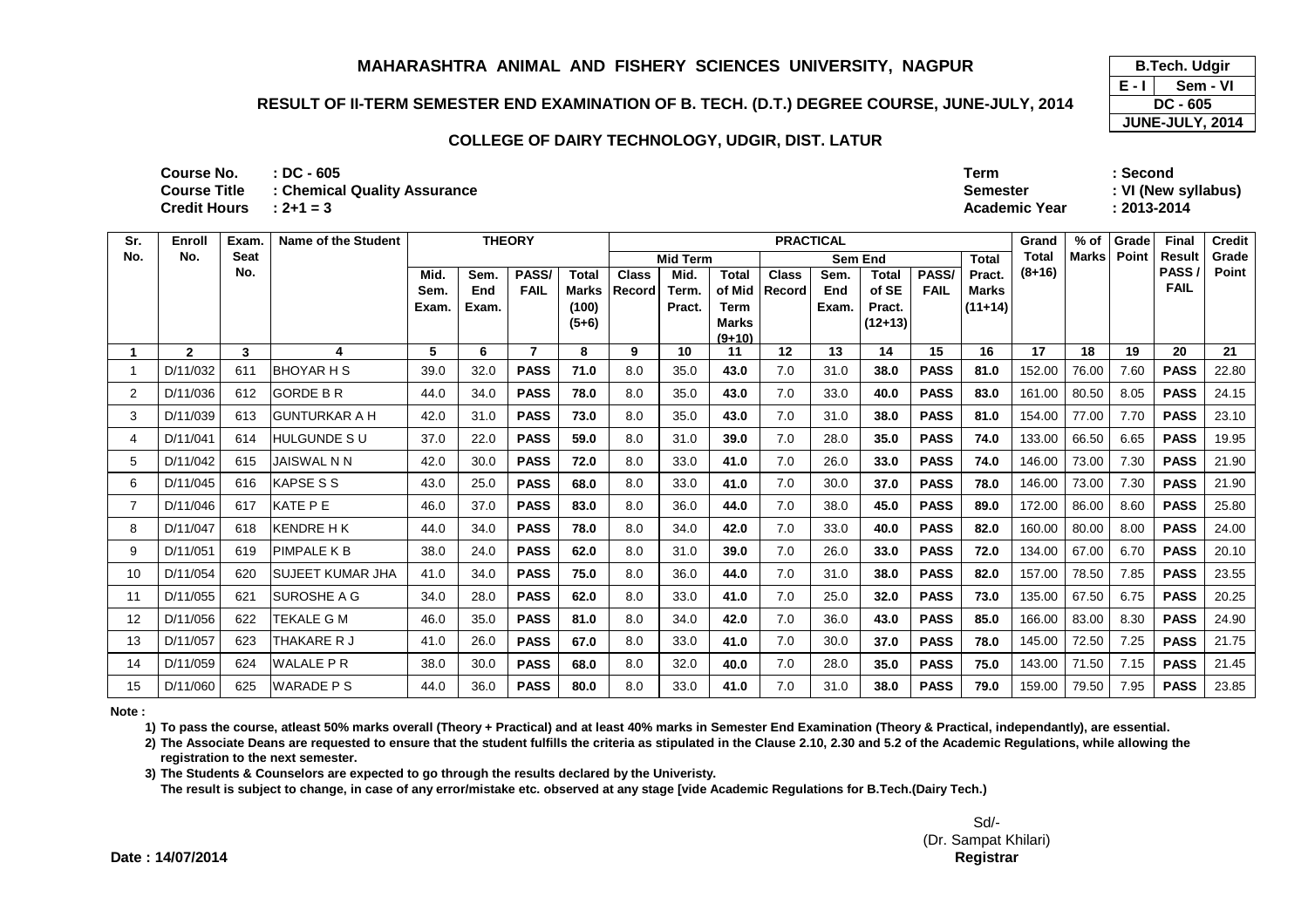## **RESULT OF II-TERM SEMESTER END EXAMINATION OF B. TECH. (D.T.) DEGREE COURSE, JUNE-JULY, 2014**

#### **COLLEGE OF DAIRY TECHNOLOGY, UDGIR, DIST. LATUR**

| Course No.   | $\therefore$ DE - 610               | Term                 | Second              |
|--------------|-------------------------------------|----------------------|---------------------|
| Course Title | : Instrumentation & Process Control | Semester             | : VI (New syllabus) |
| Credit Hours | $: 2 + 1 = 3$                       | <b>Academic Year</b> | 2013-2014           |

| Sr.            | Enroll       | Exam        | <b>Name of the Student</b> |       |       | <b>THEORY</b> |              |              |                 |                          | <b>PRACTICAL</b> |       |              |             |              | Grand    | $%$ of       | Grade | Final         | <b>Credit</b> |
|----------------|--------------|-------------|----------------------------|-------|-------|---------------|--------------|--------------|-----------------|--------------------------|------------------|-------|--------------|-------------|--------------|----------|--------------|-------|---------------|---------------|
| No.            | No.          | <b>Seat</b> |                            |       |       |               |              |              | <b>Mid Term</b> |                          |                  |       | Sem End      |             | <b>Total</b> | Total    | <b>Marks</b> | Point | <b>Result</b> | Grade         |
|                |              | No.         |                            | Mid.  | Sem.  | PASS/         | <b>Total</b> | <b>Class</b> | Mid.            | <b>Total</b>             | <b>Class</b>     | Sem.  | <b>Total</b> | <b>PASS</b> | Pract.       | $(8+16)$ |              |       | PASS/         | Point         |
|                |              |             |                            | Sem.  | End   | <b>FAIL</b>   | Marks        | Record       | Term.           | of Mid                   | Record           | End   | of SE        | <b>FAIL</b> | <b>Marks</b> |          |              |       | <b>FAIL</b>   |               |
|                |              |             |                            | Exam. | Exam. |               | (100)        |              | Pract.          | Term                     |                  | Exam. | Pract.       |             | $(11+14)$    |          |              |       |               |               |
|                |              |             |                            |       |       |               | $(5+6)$      |              |                 | <b>Marks</b><br>$(9+10)$ |                  |       | $(12+13)$    |             |              |          |              |       |               |               |
|                | $\mathbf{2}$ | 3           | 4                          | 5     | 6     |               | 8            | 9            | 10              | 11                       | 12               | 13    | 14           | 15          | 16           | 17       | 18           | 19    | 20            | 21            |
|                | D/11/032     | 611         | <b>BHOYAR H S</b>          | 41.0  | 38.0  | <b>PASS</b>   | 79.0         | 8.0          | 37.0            | 45.0                     | 8.0              | 35.0  | 43.0         | <b>PASS</b> | 88.0         | 167.00   | 83.50        | 8.35  | <b>PASS</b>   | 25.05         |
| $\overline{2}$ | D/11/036     | 612         | <b>GORDE B R</b>           | 35.0  | 32.0  | <b>PASS</b>   | 67.0         | 9.0          | 31.0            | 40.0                     | 9.0              | 33.0  | 42.0         | <b>PASS</b> | 82.0         | 149.00   | 74.50        | 7.45  | <b>PASS</b>   | 22.35         |
| 3              | D/11/039     | 613         | <b>GUNTURKAR A H</b>       | 42.0  | 37.0  | <b>PASS</b>   | 79.0         | 8.0          | 34.0            | 42.0                     | 8.0              | 33.0  | 41.0         | <b>PASS</b> | 83.0         | 162.00   | 81.00        | 8.10  | <b>PASS</b>   | 24.30         |
| 4              | D/11/041     | 614         | <b>HULGUNDE SU</b>         | 32.0  | 23.0  | <b>PASS</b>   | 55.0         | 9.0          | 26.0            | 35.0                     | 8.0              | 31.0  | 39.0         | <b>PASS</b> | 74.0         | 129.00   | 64.50        | 6.45  | <b>PASS</b>   | 19.35         |
| 5              | D/11/042     | 615         | <b>JAISWAL N N</b>         | 37.0  | 34.0  | <b>PASS</b>   | 71.0         | 8.0          | 33.0            | 41.0                     | 8.0              | 36.0  | 44.0         | <b>PASS</b> | 85.0         | 156.00   | 78.00        | 7.80  | <b>PASS</b>   | 23.40         |
| 6              | D/11/045     | 616         | <b>KAPSE S S</b>           | 37.0  | 35.0  | <b>PASS</b>   | 72.0         | 8.0          | 36.0            | 44.0                     | 8.0              | 34.0  | 42.0         | <b>PASS</b> | 86.0         | 158.00   | 79.00        | 7.90  | <b>PASS</b>   | 23.70         |
| 7              | D/11/046     | 617         | KATE PE                    | 38.0  | 39.0  | <b>PASS</b>   | 77.0         | 9.0          | 38.0            | 47.0                     | 9.0              | 38.0  | 47.0         | <b>PASS</b> | 94.0         | 171.00   | 85.50        | 8.55  | <b>PASS</b>   | 25.65         |
| 8              | D/11/047     | 618         | <b>KENDRE H K</b>          | 42.0  | 33.0  | <b>PASS</b>   | 75.0         | 8.0          | 33.0            | 41.0                     | 8.0              | 32.0  | 40.0         | <b>PASS</b> | 81.0         | 156.00   | 78.00        | 7.80  | <b>PASS</b>   | 23.40         |
| 9              | D/11/051     | 619         | <b>PIMPALE K B</b>         | 31.0  | 26.0  | <b>PASS</b>   | 57.0         | 8.0          | 31.0            | 39.0                     | 8.0              | 33.0  | 41.0         | <b>PASS</b> | 80.0         | 137.00   | 68.50        | 6.85  | <b>PASS</b>   | 20.55         |
| 10             | D/11/054     | 620         | <b>SUJEET KUMAR JHA</b>    | 41.0  | 34.0  | <b>PASS</b>   | 75.0         | 8.0          | 33.0            | 41.0                     | 8.0              | 33.0  | 41.0         | <b>PASS</b> | 82.0         | 157.00   | 78.50        | 7.85  | <b>PASS</b>   | 23.55         |
| 11             | D/11/055     | 621         | <b>SUROSHE A G</b>         | 36.0  | 29.0  | <b>PASS</b>   | 65.0         | 8.0          | 29.0            | 37.0                     | 8.0              | 31.0  | 39.0         | <b>PASS</b> | 76.0         | 141.00   | 70.50        | 7.05  | <b>PASS</b>   | 21.15         |
| 12             | D/11/056     | 622         | TEKALE G M                 | 41.0  | 40.0  | <b>PASS</b>   | 81.0         | 9.0          | 37.0            | 46.0                     | 8.0              | 35.0  | 43.0         | <b>PASS</b> | 89.0         | 170.00   | 85.00        | 8.50  | <b>PASS</b>   | 25.50         |
| 13             | D/11/057     | 623         | THAKARE R J                | 40.0  | 35.0  | <b>PASS</b>   | 75.0         | 8.0          | 38.0            | 46.0                     | 9.0              | 38.0  | 47.0         | <b>PASS</b> | 93.0         | 168.00   | 84.00        | 8.40  | <b>PASS</b>   | 25.20         |
| 14             | D/11/059     | 624         | <b>WALALE P R</b>          | 40.0  | 31.0  | <b>PASS</b>   | 71.0         | 9.0          | 33.0            | 42.0                     | 8.0              | 34.0  | 42.0         | <b>PASS</b> | 84.0         | 155.00   | 77.50        | 7.75  | <b>PASS</b>   | 23.25         |
| 15             | D/11/060     | 625         | <b>WARADE PS</b>           | 41.0  | 35.0  | <b>PASS</b>   | 76.0         | 8.0          | 36.0            | 44.0                     | 8.0              | 32.0  | 40.0         | <b>PASS</b> | 84.0         | 160.00   | 80.00        | 8.00  | <b>PASS</b>   | 24.00         |

**Note :**

**1) To pass the course, atleast 50% marks overall (Theory + Practical) and at least 40% marks in Semester End Examination (Theory & Practical, independantly), are essential.** 

**2) The Associate Deans are requested to ensure that the student fulfills the criteria as stipulated in the Clause 2.10, 2.30 and 5.2 of the Academic Regulations, while allowing the registration to the next semester.**

**3) The Students & Counselors are expected to go through the results declared by the Univeristy.** 

**The result is subject to change, in case of any error/mistake etc. observed at any stage [vide Academic Regulations for B.Tech.(Dairy Tech.)**

**E - I JUNE-JULY, 2014 B.Tech. Udgir Sem - VIDE - 610**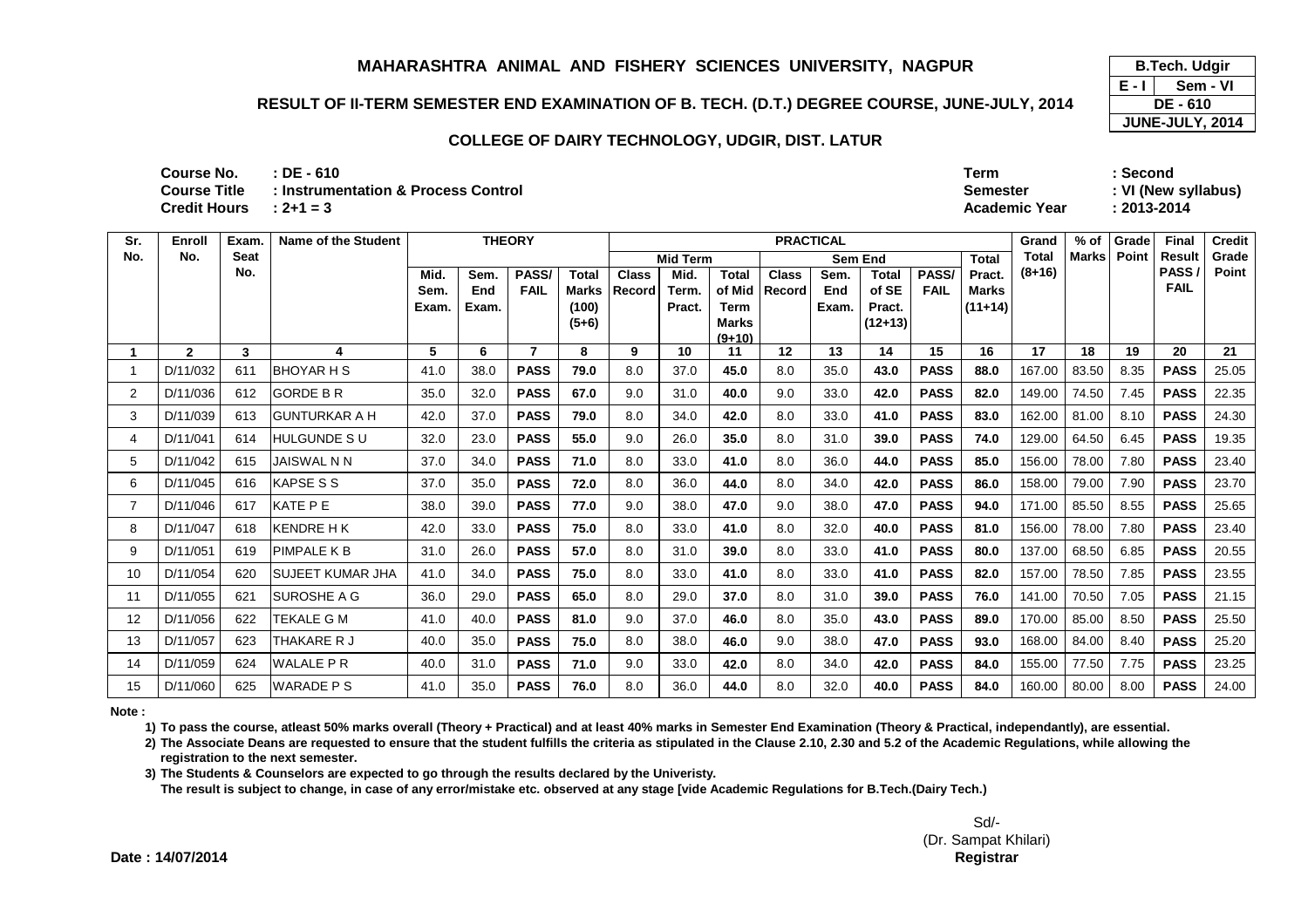## **RESULT OF II-TERM SEMESTER END EXAMINATION OF B. TECH. (D.T.) DEGREE COURSE, JUNE-JULY, 2014**

## **COLLEGE OF DAIRY TECHNOLOGY, UDGIR, DIST. LATUR**

| <b>Course No.</b>        | $:$ DE - 611       | <b>Term</b>          | Second              |
|--------------------------|--------------------|----------------------|---------------------|
| <b>Course Title</b>      | : Food Engineering | Semester             | : VI (New syllabus) |
| Credit Hours $: 3+1 = 4$ |                    | <b>Academic Year</b> | : 2013-2014         |

| Sr. | Enroll       | Exam. | <b>Name of the Student</b> |       |       | <b>THEORY</b> |                  |              |                 |                      | <b>PRACTICAL</b> |       |                     |             |              | Grand    | $%$ of       | Grade | Final                | <b>Credit</b> |
|-----|--------------|-------|----------------------------|-------|-------|---------------|------------------|--------------|-----------------|----------------------|------------------|-------|---------------------|-------------|--------------|----------|--------------|-------|----------------------|---------------|
| No. | No.          | Seat  |                            |       |       |               |                  |              | <b>Mid Term</b> |                      |                  |       | Sem End             |             | <b>Total</b> | Total    | <b>Marks</b> | Point | <b>Result</b>        | Grade         |
|     |              | No.   |                            | Mid.  | Sem.  | PASS/         | <b>Total</b>     | <b>Class</b> | Mid.            | <b>Total</b>         | <b>Class</b>     | Sem.  | <b>Total</b>        | PASS/       | Pract.       | $(8+16)$ |              |       | PASS/<br><b>FAIL</b> | Point         |
|     |              |       |                            | Sem.  | End   | <b>FAIL</b>   | Marks            | l Record     | Term.           | of Mid               | <b>Record</b>    | End   | of SE               | <b>FAIL</b> | <b>Marks</b> |          |              |       |                      |               |
|     |              |       |                            | Exam. | Exam. |               | (100)<br>$(5+6)$ |              | Pract.          | Term<br><b>Marks</b> |                  | Exam. | Pract.<br>$(12+13)$ |             | $(11+14)$    |          |              |       |                      |               |
|     |              |       |                            |       |       |               |                  |              |                 | $(9+10)$             |                  |       |                     |             |              |          |              |       |                      |               |
|     | $\mathbf{2}$ | 3     | 4                          | 5     | 6     | 7             | 8                | 9            | 10              | 11                   | 12               | 13    | 14                  | 15          | 16           | 17       | 18           | 19    | 20                   | 21            |
|     | D/11/032     | 611   | <b>BHOYAR H S</b>          | 41.0  | 31.0  | <b>PASS</b>   | 72.0             | 8.0          | 33.0            | 41.0                 | 8.0              | 32.0  | 40.0                | <b>PASS</b> | 81.0         | 153.00   | 76.50        | 7.65  | <b>PASS</b>          | 30.60         |
| 2   | D/11/036     | 612   | <b>GORDE B R</b>           | 38.0  | 35.0  | <b>PASS</b>   | 73.0             | 8.0          | 28.0            | 36.0                 | 8.0              | 31.0  | 39.0                | <b>PASS</b> | 75.0         | 148.00   | 74.00        | 7.40  | <b>PASS</b>          | 29.60         |
| 3   | D/11/039     | 613   | <b>GUNTURKAR A H</b>       | 42.0  | 29.0  | <b>PASS</b>   | 71.0             | 9.0          | 33.0            | 42.0                 | 9.0              | 34.0  | 43.0                | <b>PASS</b> | 85.0         | 156.00   | 78.00        | 7.80  | <b>PASS</b>          | 31.20         |
| 4   | D/11/041     | 614   | <b>HULGUNDE SU</b>         | 28.0  | 26.0  | <b>PASS</b>   | 54.0             | 8.0          | 28.0            | 36.0                 | 8.0              | 27.0  | 35.0                | <b>PASS</b> | 71.0         | 125.00   | 62.50        | 6.25  | <b>PASS</b>          | 25.00         |
| 5   | D/11/042     | 615   | JAISWAL N N                | 36.0  | 30.0  | <b>PASS</b>   | 66.0             | 8.0          | 34.0            | 42.0                 | 8.0              | 34.0  | 42.0                | <b>PASS</b> | 84.0         | 150.00   | 75.00        | 7.50  | <b>PASS</b>          | 30.00         |
| 6   | D/11/045     | 616   | <b>KAPSE S S</b>           | 31.0  | 28.0  | <b>PASS</b>   | 59.0             | 8.0          | 28.0            | 36.0                 | 8.0              | 30.0  | 38.0                | <b>PASS</b> | 74.0         | 133.00   | 66.50        | 6.65  | <b>PASS</b>          | 26.60         |
|     | D/11/046     | 617   | KATE P E                   | 41.0  | 25.0  | <b>PASS</b>   | 66.0             | 9.0          | 37.0            | 46.0                 | 9.0              | 33.0  | 42.0                | <b>PASS</b> | 88.0         | 154.00   | 77.00        | 7.70  | <b>PASS</b>          | 30.80         |
| 8   | D/11/047     | 618   | <b>KENDRE HK</b>           | 40.0  | 28.0  | <b>PASS</b>   | 68.0             | 9.0          | 33.0            | 42.0                 | 9.0              | 35.0  | 44.0                | <b>PASS</b> | 86.0         | 154.00   | 77.00        | 7.70  | <b>PASS</b>          | 30.80         |
| 9   | D/11/051     | 619   | PIMPALE K B                | 29.0  | 28.0  | <b>PASS</b>   | 57.0             | 8.0          | 27.0            | 35.0                 | 8.0              | 27.0  | 35.0                | <b>PASS</b> | 70.0         | 127.00   | 63.50        | 6.35  | <b>PASS</b>          | 25.40         |
| 10  | D/11/054     | 620   | <b>SUJEET KUMAR JHA</b>    | 43.0  | 28.0  | <b>PASS</b>   | 71.0             | 8.0          | 35.0            | 43.0                 | 8.0              | 36.0  | 44.0                | <b>PASS</b> | 87.0         | 158.00   | 79.00        | 7.90  | <b>PASS</b>          | 31.60         |
| 11  | D/11/055     | 621   | SUROSHE A G                | 32.0  | 31.0  | <b>PASS</b>   | 63.0             | 8.0          | 31.0            | 39.0                 | 8.0              | 31.0  | 39.0                | <b>PASS</b> | 78.0         | 141.00   | 70.50        | 7.05  | <b>PASS</b>          | 28.20         |
| 12  | D/11/056     | 622   | <b>TEKALE G M</b>          | 43.0  | 35.0  | <b>PASS</b>   | 78.0             | 9.0          | 34.0            | 43.0                 | 9.0              | 36.0  | 45.0                | <b>PASS</b> | 88.0         | 166.00   | 83.00        | 8.30  | <b>PASS</b>          | 33.20         |
| 13  | D/11/057     | 623   | THAKARE R J                | 44.0  | 30.0  | <b>PASS</b>   | 74.0             | 8.0          | 36.0            | 44.0                 | 9.0              | 37.0  | 46.0                | <b>PASS</b> | 90.0         | 164.00   | 82.00        | 8.20  | <b>PASS</b>          | 32.80         |
| 14  | D/11/059     | 624   | <b>WALALE P R</b>          | 41.0  | 33.0  | <b>PASS</b>   | 74.0             | 9.0          | 31.0            | 40.0                 | 9.0              | 33.0  | 42.0                | <b>PASS</b> | 82.0         | 156.00   | 78.00        | 7.80  | <b>PASS</b>          | 31.20         |
| 15  | D/11/060     | 625   | <b>WARADE PS</b>           | 45.0  | 36.0  | <b>PASS</b>   | 81.0             | 8.0          | 37.0            | 45.0                 | 8.0              | 35.0  | 43.0                | <b>PASS</b> | 88.0         | 169.00   | 84.50        | 8.45  | <b>PASS</b>          | 33.80         |

**Note :**

**1) To pass the course, atleast 50% marks overall (Theory + Practical) and at least 40% marks in Semester End Examination (Theory & Practical, independantly), are essential.** 

**2) The Associate Deans are requested to ensure that the student fulfills the criteria as stipulated in the Clause 2.10, 2.30 and 5.2 of the Academic Regulations, while allowing the registration to the next semester.**

**3) The Students & Counselors are expected to go through the results declared by the Univeristy.** 

**The result is subject to change, in case of any error/mistake etc. observed at any stage [vide Academic Regulations for B.Tech.(Dairy Tech.)**

**E - I JUNE-JULY, 2014 B.Tech. Udgir Sem - VIDE - 611**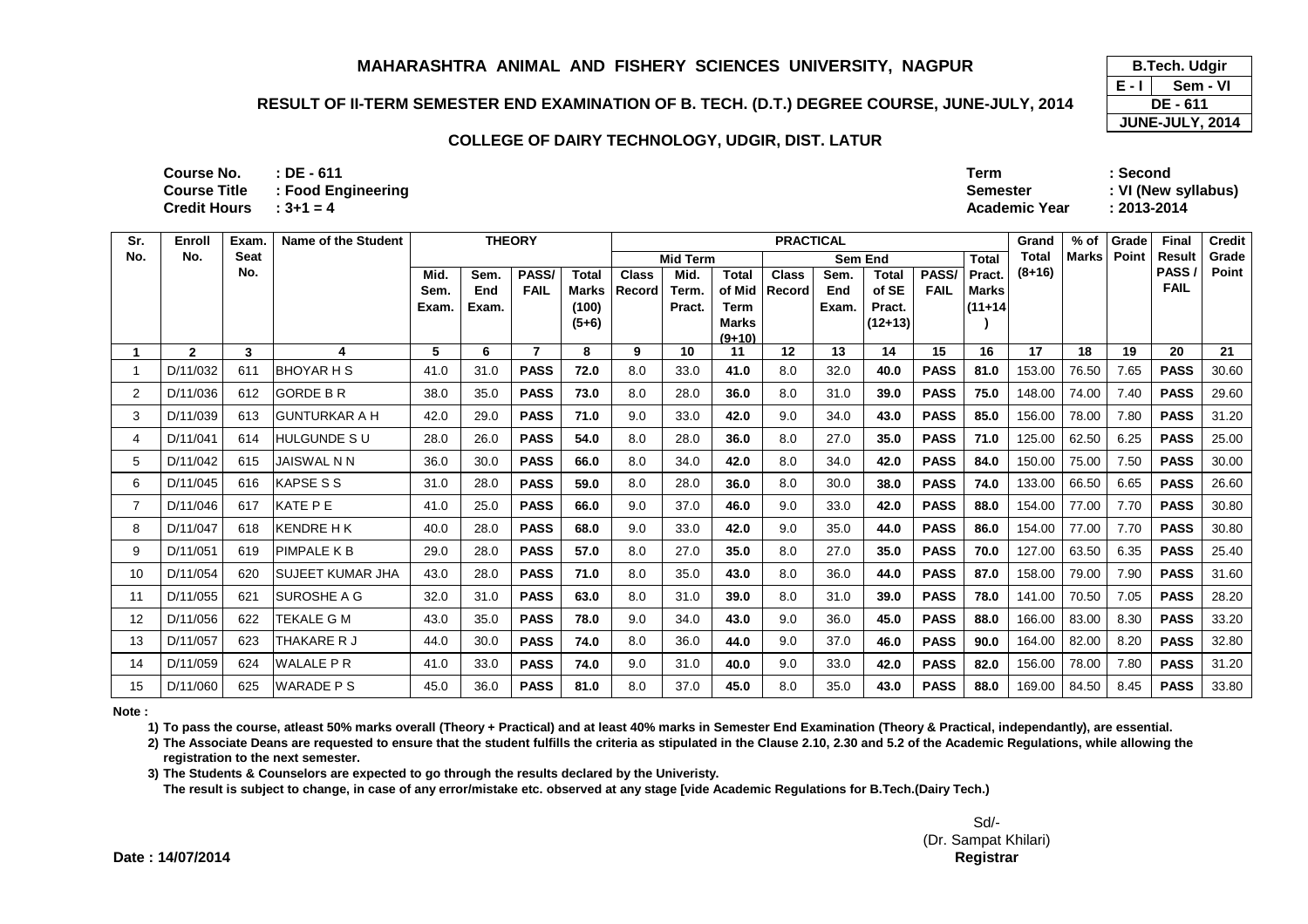## **RESULT OF II-TERM SEMESTER END EXAMINATION OF B. TECH. (D.T.) DEGREE COURSE, JUNE-JULY, 2014**

## **COLLEGE OF DAIRY TECHNOLOGY, UDGIR, DIST. LATUR**

| Course No.          | $\cdot$ DM - 604      | <b>Term</b>          | Second              |
|---------------------|-----------------------|----------------------|---------------------|
| <b>Course Title</b> | : Dairy Biotechnology | <b>Semester</b>      | : VI (New syllabus) |
| <b>Credit Hours</b> | $: 2 + 1 = 3$         | <b>Academic Year</b> | : 2013-2014         |
|                     |                       |                      |                     |

| Sr. | Enroll       | Exam.       | Name of the Student  |       |       | <b>THEORY</b> |                  |              |                 |                      |              | <b>PRACTICAL</b> |                     |             |              | Grand        | $%$ of       | Grade | Final               | <b>Credit</b> |
|-----|--------------|-------------|----------------------|-------|-------|---------------|------------------|--------------|-----------------|----------------------|--------------|------------------|---------------------|-------------|--------------|--------------|--------------|-------|---------------------|---------------|
| No. | No.          | <b>Seat</b> |                      |       |       |               |                  |              | <b>Mid Term</b> |                      |              | <b>Sem End</b>   |                     |             | <b>Total</b> | <b>Total</b> | <b>Marks</b> | Point | Result              | Grade         |
|     |              | No.         |                      | Mid.  | Sem.  | PASS/         | <b>Total</b>     | <b>Class</b> | Mid.            | <b>Total</b>         | <b>Class</b> | Sem.             | <b>Total</b>        | PASS/       | Pract.       | $(8+16)$     |              |       | PASS<br><b>FAIL</b> | Point         |
|     |              |             |                      | Sem.  | End   | <b>FAIL</b>   | Marks            | Record       | Term.           | of Mid               | Record       | End              | of SE               | <b>FAIL</b> | <b>Marks</b> |              |              |       |                     |               |
|     |              |             |                      | Exam. | Exam. |               | (100)<br>$(5+6)$ |              | Pract.          | Term<br><b>Marks</b> |              | Exam.            | Pract.<br>$(12+13)$ |             | $(11+14)$    |              |              |       |                     |               |
|     |              |             |                      |       |       |               |                  |              |                 | $(9+10)$             |              |                  |                     |             |              |              |              |       |                     |               |
|     | $\mathbf{2}$ | 3           | 4                    | 5     | 6     |               | 8                | 9            | 10              | 11                   | 12           | 13               | 14                  | 15          | 16           | 17           | 18           | 19    | 20                  | 21            |
|     | D/11/032     | 611         | IBHOYAR H S          | 46.0  | 30.0  | <b>PASS</b>   | 76.0             | 9.0          | 34.0            | 43.0                 | 7.0          | 33.0             | 40.0                | <b>PASS</b> | 83.0         | 159.00       | 79.50        | 7.95  | <b>PASS</b>         | 23.85         |
| 2   | D/11/036     | 612         | <b>GORDE B R</b>     | 44.0  | 36.0  | <b>PASS</b>   | 80.0             | 9.0          | 33.0            | 42.0                 | 6.0          | 33.0             | 39.0                | <b>PASS</b> | 81.0         | 161.00       | 80.50        | 8.05  | <b>PASS</b>         | 24.15         |
| 3   | D/11/039     | 613         | <b>GUNTURKAR A H</b> | 45.0  | 37.0  | <b>PASS</b>   | 82.0             | 9.0          | 33.0            | 42.0                 | 7.0          | 30.0             | 37.0                | <b>PASS</b> | 79.0         | 161.00       | 80.50        | 8.05  | <b>PASS</b>         | 24.15         |
| 4   | D/11/041     | 614         | HULGUNDE S U         | 42.0  | 24.0  | <b>PASS</b>   | 66.0             | 8.0          | 31.0            | 39.0                 | 7.0          | 29.0             | 36.0                | <b>PASS</b> | 75.0         | 141.00       | 70.50        | 7.05  | <b>PASS</b>         | 21.15         |
| 5   | D/11/042     | 615         | <b>JAISWAL N N</b>   | 47.0  | 29.0  | <b>PASS</b>   | 76.0             | 8.0          | 31.0            | 39.0                 | 7.0          | 33.0             | 40.0                | <b>PASS</b> | 79.0         | 155.00       | 77.50        | 7.75  | <b>PASS</b>         | 23.25         |
| 6   | D/11/045     | 616         | <b>KAPSE S S</b>     | 44.0  | 35.0  | <b>PASS</b>   | 79.0             | 8.0          | 31.0            | 39.0                 | 7.0          | 30.0             | 37.0                | <b>PASS</b> | 76.0         | 155.00       | 77.50        | 7.75  | <b>PASS</b>         | 23.25         |
| 7   | D/11/046     | 617         | KATE PE              | 45.0  | 32.0  | <b>PASS</b>   | 77.0             | 8.0          | 35.0            | 43.0                 | 9.0          | 35.0             | 44.0                | <b>PASS</b> | 87.0         | 164.00       | 82.00        | 8.20  | <b>PASS</b>         | 24.60         |
| 8   | D/11/047     | 618         | <b>KENDRE HK</b>     | 46.0  | 36.0  | <b>PASS</b>   | 82.0             | 9.0          | 34.0            | 43.0                 | 7.0          | 32.0             | 39.0                | <b>PASS</b> | 82.0         | 164.00       | 82.00        | 8.20  | <b>PASS</b>         | 24.60         |
| 9   | D/11/051     | 619         | PIMPALE K B          | 43.0  | 37.0  | <b>PASS</b>   | 80.0             | 9.0          | 34.0            | 43.0                 | 7.0          | 34.0             | 41.0                | <b>PASS</b> | 84.0         | 164.00       | 82.00        | 8.20  | <b>PASS</b>         | 24.60         |
| 10  | D/11/054     | 620         | ISUJEET KUMAR JHA    | 43.0  | 32.0  | <b>PASS</b>   | 75.0             | 9.0          | 34.0            | 43.0                 | 6.0          | 33.0             | 39.0                | <b>PASS</b> | 82.0         | 157.00       | 78.50        | 7.85  | <b>PASS</b>         | 23.55         |
| 11  | D/11/055     | 621         | <b>ISUROSHE A G</b>  | 45.0  | 34.0  | <b>PASS</b>   | 79.0             | 9.0          | 33.0            | 42.0                 | 7.0          | 33.0             | 40.0                | <b>PASS</b> | 82.0         | 161.00       | 80.50        | 8.05  | <b>PASS</b>         | 24.15         |
| 12  | D/11/056     | 622         | TEKALE G M           | 46.0  | 32.0  | <b>PASS</b>   | 78.0             | 9.0          | 34.0            | 43.0                 | 7.0          | 33.0             | 40.0                | <b>PASS</b> | 83.0         | 161.00       | 80.50        | 8.05  | <b>PASS</b>         | 24.15         |
| 13  | D/11/057     | 623         | THAKARE R J          | 48.0  | 36.0  | <b>PASS</b>   | 84.0             | 9.0          | 37.0            | 46.0                 | 9.0          | 35.0             | 44.0                | <b>PASS</b> | 90.0         | 174.00       | 87.00        | 8.70  | <b>PASS</b>         | 26.10         |
| 14  | D/11/059     | 624         | <b>WALALE PR</b>     | 44.0  | 30.0  | <b>PASS</b>   | 74.0             | 9.0          | 33.0            | 42.0                 | 7.0          | 33.0             | 40.0                | <b>PASS</b> | 82.0         | 156.00       | 78.00        | 7.80  | <b>PASS</b>         | 23.40         |
| 15  | D/11/060     | 625         | <b>WARADE PS</b>     | 46.0  | 37.0  | <b>PASS</b>   | 83.0             | 9.0          | 34.0            | 43.0                 | 7.0          | 32.0             | 39.0                | <b>PASS</b> | 82.0         | 165.00       | 82.50        | 8.25  | <b>PASS</b>         | 24.75         |

**Note :**

**1) To pass the course, atleast 50% marks overall (Theory + Practical) and at least 40% marks in Semester End Examination (Theory & Practical, independantly), are essential.** 

**2) The Associate Deans are requested to ensure that the student fulfills the criteria as stipulated in the Clause 2.10, 2.30 and 5.2 of the Academic Regulations, while allowing the registration to the next semester.**

**3) The Students & Counselors are expected to go through the results declared by the Univeristy.** 

**The result is subject to change, in case of any error/mistake etc. observed at any stage [vide Academic Regulations for B.Tech.(Dairy Tech.)**

**E - I JUNE-JULY, 2014 B.Tech. Udgir Sem - VIDM - 604**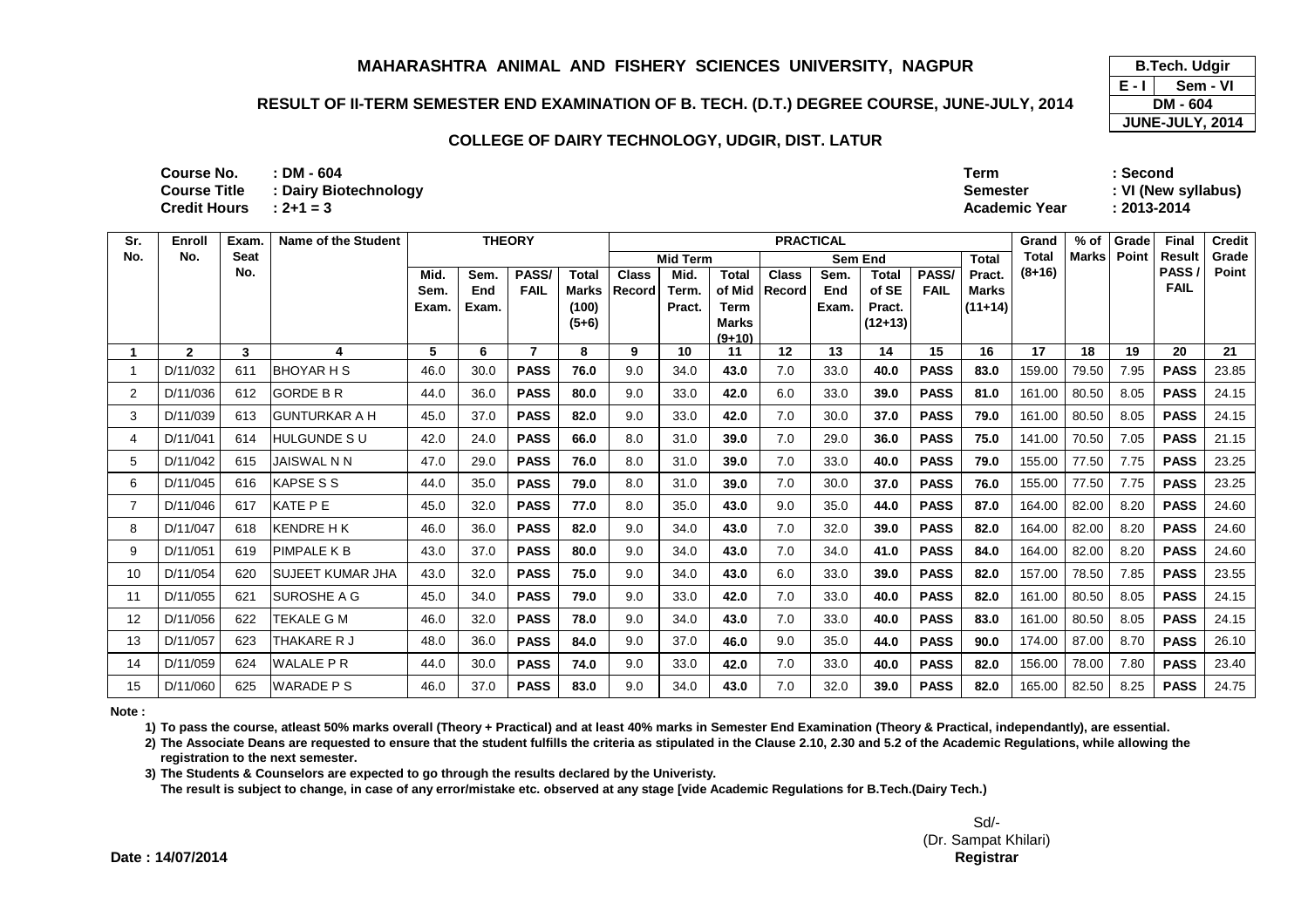## **RESULT OF II-TERM SEMESTER END EXAMINATION OF B. TECH. (D.T.) DEGREE COURSE, JUNE-JULY, 2014**

#### **COLLEGE OF DAIRY TECHNOLOGY, UDGIR, DIST. LATUR**

| Course No.               | : DT - 610            | <b>Term</b>          | Second              |
|--------------------------|-----------------------|----------------------|---------------------|
| <b>Course Title</b>      | : Food Technology - I | Semester             | : VI (New syllabus) |
| Credit Hours $: 3+1 = 4$ |                       | <b>Academic Year</b> | 2013-2014           |

| Sr. | Enroll       | Exam | Name of the Student     |       |       | <b>THEORY</b> |              | <b>PRACTICAL</b> |                                            |                      |              |       |              |              | Grand        | $%$ of   | Grade         | Final | <b>Credit</b> |       |
|-----|--------------|------|-------------------------|-------|-------|---------------|--------------|------------------|--------------------------------------------|----------------------|--------------|-------|--------------|--------------|--------------|----------|---------------|-------|---------------|-------|
| No. | No.          | Seat |                         |       |       |               |              |                  | <b>Mid Term</b><br>Sem End<br><b>Total</b> |                      |              |       |              | <b>Total</b> | <b>Marks</b> | Point    | <b>Result</b> | Grade |               |       |
|     |              | No.  |                         | Mid.  | Sem.  | PASS/         | <b>Total</b> | <b>Class</b>     | Mid.                                       | <b>Total</b>         | <b>Class</b> | Sem.  | <b>Total</b> | <b>PASS</b>  | Pract.       | $(8+16)$ |               |       | PASS/         | Point |
|     |              |      |                         | Sem.  | End   | <b>FAIL</b>   | Marks        | Record           | Term.                                      | of Mid               | Record       | End   | of SE        | <b>FAIL</b>  | <b>Marks</b> |          |               |       | <b>FAIL</b>   |       |
|     |              |      |                         | Exam. | Exam. |               | (100)        |                  | Pract.                                     | Term<br><b>Marks</b> |              | Exam. | Pract.       |              | $(11+14)$    |          |               |       |               |       |
|     |              |      |                         |       |       |               | $(5+6)$      |                  |                                            | $(9+10)$             |              |       | $(12+13)$    |              |              |          |               |       |               |       |
|     | $\mathbf{2}$ | 3    |                         | 5     | 6     |               | 8            | 9                | 10                                         | 11                   | 12           | 13    | 14           | 15           | 16           | 17       | 18            | 19    | 20            | 21    |
|     | D/11/032     | 611  | <b>BHOYAR H S</b>       | 33.0  | 29.0  | <b>PASS</b>   | 62.0         | 8.0              | 30.0                                       | 38.0                 | 9.0          | 32.0  | 41.0         | <b>PASS</b>  | 79.0         | 141.00   | 70.50         | 7.05  | <b>PASS</b>   | 28.20 |
| 2   | D/11/036     | 612  | <b>GORDE B R</b>        | 23.0  | 31.0  | <b>PASS</b>   | 54.0         | 9.0              | 30.0                                       | 39.0                 | 9.0          | 35.0  | 44.0         | <b>PASS</b>  | 83.0         | 137.00   | 68.50         | 6.85  | <b>PASS</b>   | 27.40 |
| 3   | D/11/039     | 613  | <b>GUNTURKAR A H</b>    | 38.0  | 29.0  | <b>PASS</b>   | 67.0         | 9.0              | 34.0                                       | 43.0                 | 8.0          | 33.0  | 41.0         | <b>PASS</b>  | 84.0         | 151.00   | 75.50         | 7.55  | <b>PASS</b>   | 30.20 |
| 4   | D/11/041     | 614  | <b>HULGUNDE SU</b>      | 27.0  | 26.0  | <b>PASS</b>   | 53.0         | 7.0              | 27.0                                       | 34.0                 | 7.0          | 29.0  | 36.0         | <b>PASS</b>  | 70.0         | 123.00   | 61.50         | 6.15  | <b>PASS</b>   | 24.60 |
| 5   | D/11/042     | 615  | <b>JAISWAL N N</b>      | 31.0  | 30.0  | <b>PASS</b>   | 61.0         | 8.0              | 30.0                                       | 38.0                 | 9.0          | 32.0  | 41.0         | <b>PASS</b>  | 79.0         | 140.00   | 70.00         | 7.00  | <b>PASS</b>   | 28.00 |
| 6   | D/11/045     | 616  | <b>KAPSE S S</b>        | 30.0  | 31.0  | <b>PASS</b>   | 61.0         | 8.0              | 31.0                                       | 39.0                 | 9.0          | 32.0  | 41.0         | <b>PASS</b>  | 80.0         | 141.00   | 70.50         | 7.05  | <b>PASS</b>   | 28.20 |
|     | D/11/046     | 617  | KATE P E                | 37.0  | 36.0  | <b>PASS</b>   | 73.0         | 9.0              | 35.0                                       | 44.0                 | 9.0          | 37.0  | 46.0         | <b>PASS</b>  | 90.0         | 163.00   | 81.50         | 8.15  | <b>PASS</b>   | 32.60 |
| 8   | D/11/047     | 618  | <b>KENDRE H K</b>       | 38.0  | 36.0  | <b>PASS</b>   | 74.0         | 8.0              | 30.0                                       | 38.0                 | 9.0          | 34.0  | 43.0         | <b>PASS</b>  | 81.0         | 155.00   | 77.50         | 7.75  | <b>PASS</b>   | 31.00 |
| 9   | D/11/051     | 619  | <b>PIMPALE K B</b>      | 24.0  | 25.0  | <b>PASS</b>   | 49.0         | 8.0              | 23.0                                       | 31.0                 | 9.0          | 30.0  | 39.0         | <b>PASS</b>  | 70.0         | 119.00   | 59.50         | 5.95  | <b>PASS</b>   | 23.80 |
| 10  | D/11/054     | 620  | <b>SUJEET KUMAR JHA</b> | 26.0  | 33.0  | <b>PASS</b>   | 59.0         | 8.0              | 31.0                                       | 39.0                 | 8.0          | 35.0  | 43.0         | <b>PASS</b>  | 82.0         | 141.00   | 70.50         | 7.05  | <b>PASS</b>   | 28.20 |
| -11 | D/11/055     | 621  | SUROSHE A G             | 22.0  | 23.0  | <b>PASS</b>   | 45.0         | 7.0              | 27.0                                       | 34.0                 | 8.0          | 34.0  | 42.0         | <b>PASS</b>  | 76.0         | 121.00   | 60.50         | 6.05  | <b>PASS</b>   | 24.20 |
| 12  | D/11/056     | 622  | TEKALE G M              | 31.0  | 38.0  | <b>PASS</b>   | 69.0         | 9.0              | 33.0                                       | 42.0                 | 9.0          | 36.0  | 45.0         | <b>PASS</b>  | 87.0         | 156.00   | 78.00         | 7.80  | <b>PASS</b>   | 31.20 |
| 13  | D/11/057     | 623  | THAKARE R J             | 40.0  | 33.0  | <b>PASS</b>   | 73.0         | 9.0              | 33.0                                       | 42.0                 | 9.0          | 36.0  | 45.0         | <b>PASS</b>  | 87.0         | 160.00   | 80.00         | 8.00  | <b>PASS</b>   | 32.00 |
| 14  | D/11/059     | 624  | <b>WALALE P R</b>       | 38.0  | 33.0  | <b>PASS</b>   | 71.0         | 7.0              | 27.0                                       | 34.0                 | 9.0          | 39.0  | 48.0         | <b>PASS</b>  | 82.0         | 153.00   | 76.50         | 7.65  | <b>PASS</b>   | 30.60 |
| 15  | D/11/060     | 625  | <b>WARADE PS</b>        | 44.0  | 30.0  | <b>PASS</b>   | 74.0         | 8.0              | 33.0                                       | 41.0                 | 9.0          | 37.0  | 46.0         | <b>PASS</b>  | 87.0         | 161.00   | 80.50         | 8.05  | <b>PASS</b>   | 32.20 |

**Note :**

**1) To pass the course, atleast 50% marks overall (Theory + Practical) and at least 40% marks in Semester End Examination (Theory & Practical, independantly), are essential.** 

**2) The Associate Deans are requested to ensure that the student fulfills the criteria as stipulated in the Clause 2.10, 2.30 and 5.2 of the Academic Regulations, while allowing the registration to the next semester.**

**3) The Students & Counselors are expected to go through the results declared by the Univeristy.** 

**The result is subject to change, in case of any error/mistake etc. observed at any stage [vide Academic Regulations for B.Tech.(Dairy Tech.)**

**E - I JUNE-JULY, 2014 B.Tech. Udgir Sem - VIDT - 610**